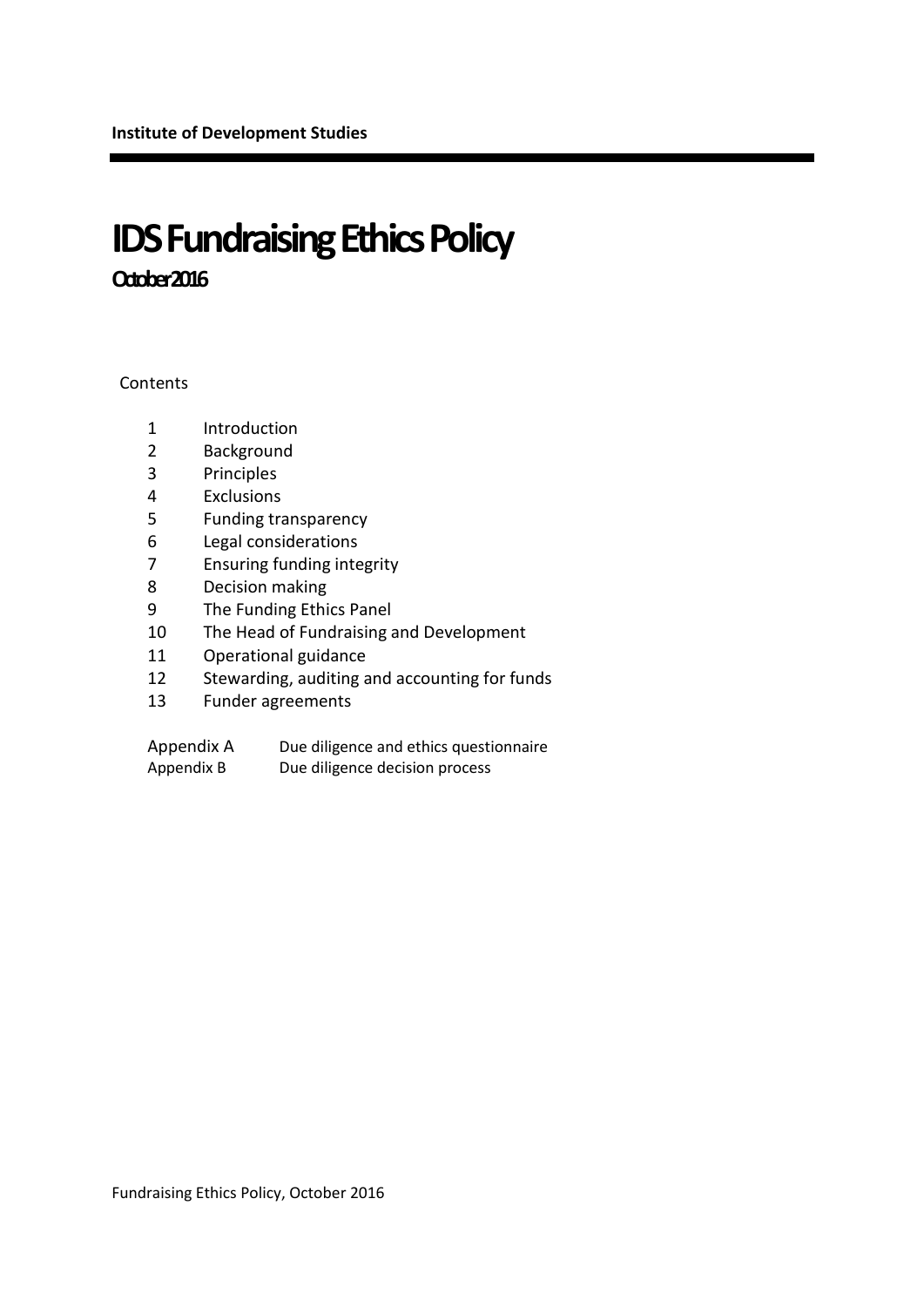### **1 Introduction**

- 1.1 The Institute welcomes funding and donations from a diversity of lawful sources government, research councils, philanthropic, non-profits, companies, corporate foundations and individuals - that help promote its objectives; respect or enhance its reputation; respect its integrity and academic freedom; can be received without additional costs or unreasonable conditions; and can be received with transparency.
- 1.2 This may range from grants and contracts won competitively for research and knowledge work to donations made in support of student scholarships or bursaries; academic development; endowments for academic posts or lectures; or sponsorship of specific events and impact activities.
- 1.3 This policy sets out the Institute's approach to the ethical issues involved in fundraising and donations from all sources. This includes donations with no restriction on the use of the funds and also restricted funds for specific purposes. All funding (other than student fees and income from trading) is in principle subject to due diligence and ethical review led by the Funding Ethics Panel, reporting to the Strategic Leadership Group and the Board.
- 1.4 The policy describes how the Institute will determine whether and under what circumstances to accept such funding as well as the procedures to be followed for the Institute to reach a decision.
- 1.5 The policy has been informed by experiences at other institutions and also good practice guidance available from CASE, a higher education sector expert group, and from the Institute of Fundraising.<sup>1</sup>
- 1.6 The policy has been approved by the Board of Trustees.

# **2 Background**

1

2.1 The Institute depends on external funding for all of its research and professional activities. Working with diverse funders can help the Institute find new ways to achieve its core objectives including new ways to achieve impact. As well as consolidating relationships with familiar partners, like other higher education institutions and research bodies in the UK, the Institute needs to engage with new actors and to develop a clear basis for a wider range of funding partnerships. New funding from new sources has the potential to enable the Institute to do work other funding does not support or to do work it already does better. Diversifying its sources of income and increasing unrestricted funding will increase its freedom to develop its own research and knowledge agenda and to help manage its financial risks

<sup>1</sup> CASE = Council for Advancement and Support of Education; CASE Europe *Ethical Principles Behind the Acceptance of Gifts*, 2011; *Charities Working with Business, Code of Fundraising Practice*, Institute of Fundraising, undated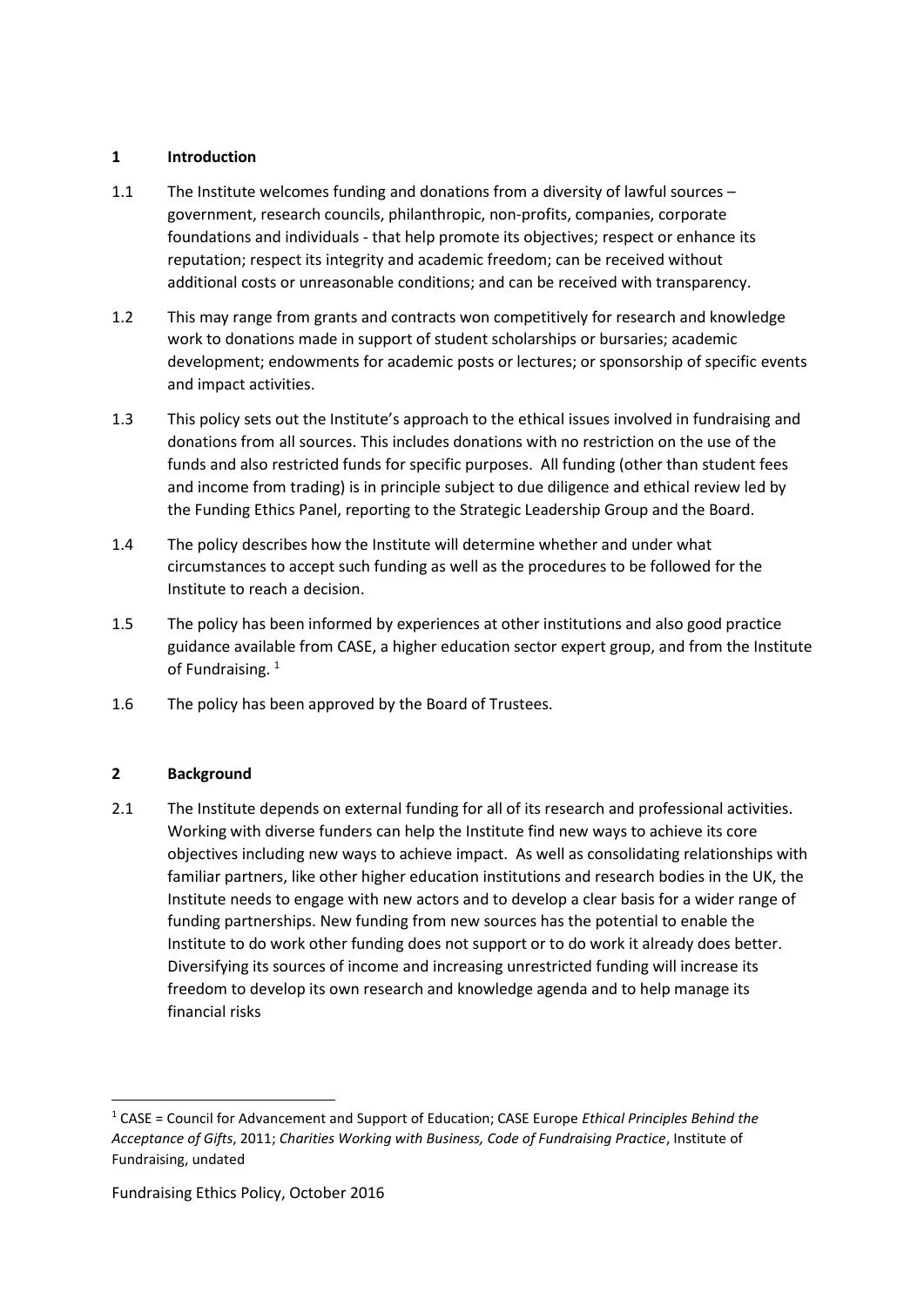#### **3 Principles**

- 3.1 The Institute will only accept funding/donations that:
	- supports its ability to achieve its objectives
	- does not damage its reputation
	- respects the Institute's integrity
	- safeguards the Institute's academic independence
	- does not entail unreasonable conditions
	- can be received with transparency

#### **4 Exclusions**

4.1 The Institute will not accept funding from donors or donor entities related to parent companies which have generated revenue from activities which are unlawful or which violate international conventions on human rights.

4.2 In addition it will not accept funding from donors or donor entities related to parent companies which have generated revenue from the following sources:

- tobacco companies
- arms manufacturers or traders
- profits derived from pornography
- where over 10% of the ongoing business activity or, for an investment firm, 10% of the assets are held in one of these activities
- 4.3 The Institute will not accept funding that involves any of the following:
	- funder/donor influence over the admission, progress or success of an individual student on an award-bearing course
	- funder/donor influence over its procurement processes or decisions resulting in a conflict of interest
	- funder/donor influence over the conduct of research or other work or the dissemination of the results of that work where that compromises academic integrity
	- any form of bribery or incentive to act unlawfully
	- other irregularities in the funding/donations that would compromise the Institute's integrity or independence
- 4.4 The Institute is unlikely to accept funding that involves any of the following, unless specifically approved by the Funding Ethics Panel (and, depending on the scale of the donation, the Board):
	- funder/donor determination of student scholarship recipients

Fundraising Ethics Policy, October 2016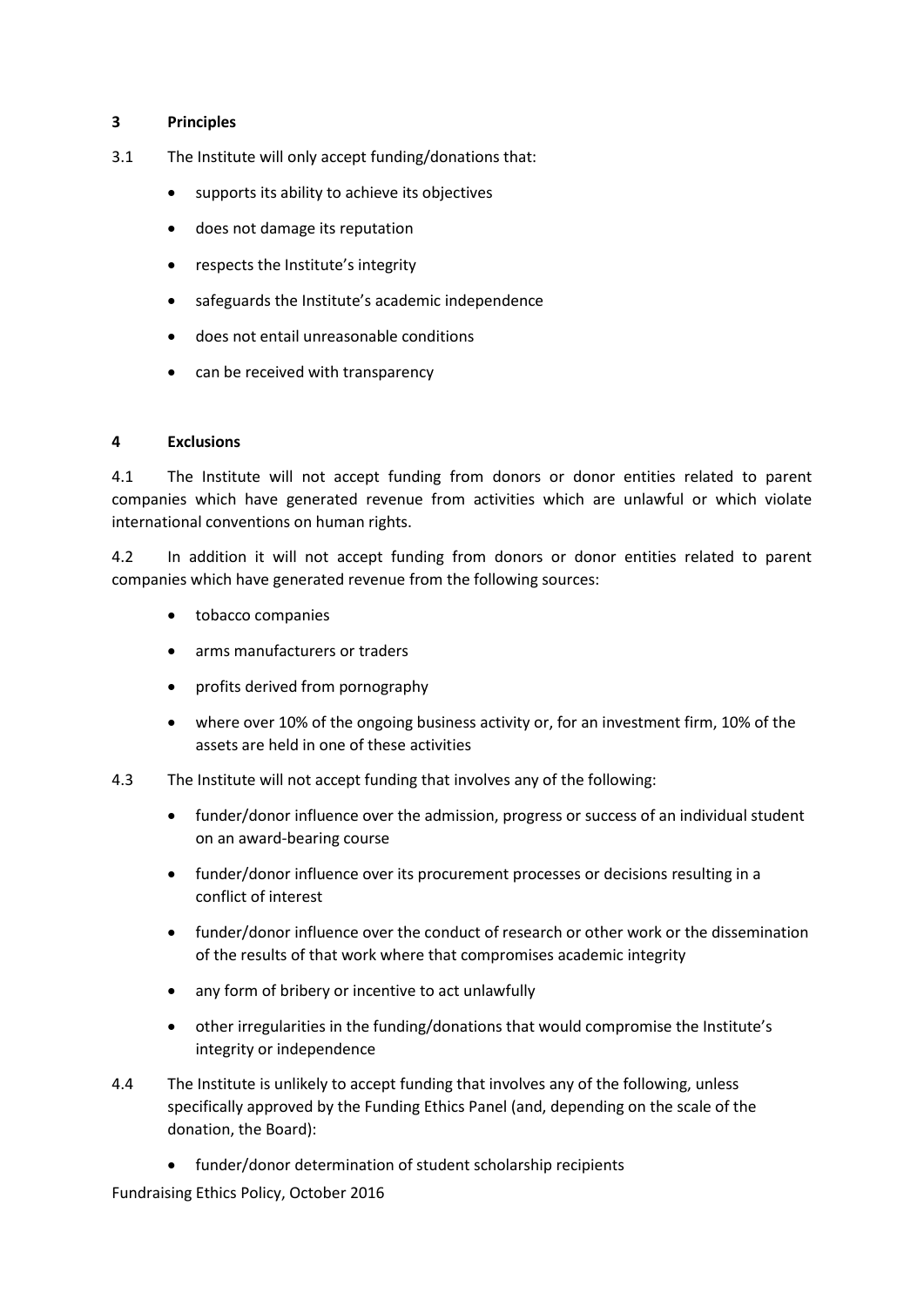- funder/donor influence over staff appointments
- funding/donor from a jurisdiction with evidence of current high levels of corruption
- funding/donations from a source with a reputation that is currently compromised by its own actions
- any other conflicts of interest between the funder/donor and the Institute or a member of the Institute's staff
- fulfilling conditions that unreasonably compromise its commitment to transparent research outcomes.
- 4.5 The Institute is unlikely to accept funding/donations that involves the following, unless specifically approved by its Strategic Leadership Group:
	- creation of an ongoing financial liability beyond those built into the Institute's strategy and financial plan
	- fulfilling conditions by the Institute which are excessively onerous.

#### **5 Funding transparency**

- 5.1 The Institute will be transparent about the sources of its income. Therefore the Institute:
	- will not accept funding that is wholly anonymous (ie where the donor will not make their identity known to the Institute even on a confidential basis)
	- will only accept funding brokered by a third party with the approval of the Funding Ethics Panel
	- requires full disclosure of any known connection between a potential funder and a member of Institute staff; a Trustee, or a student currently or recently registered for an academic award receiving tuition or supervision from the Institute
	- will maintain a register of interests recording any such connections
	- will extricate itself from the relationship immediately should it accept funding in good faith and subsequently discover that any of the exclusions apply
	- reserves the right to publish information about major funders

#### **6 Legal considerations**

6.1 The Institute is a registered charity governed by the Charities Act and regulated by the Charity Commission. As such there are legal considerations concerning donations and fundraising. If the financial relationship is purely altruistic this will probably constitute a donation. If however the Institute's name is used or publicity given at an event in return for a donation, or a donor company will increase its profile as a result, this may constitute trading. This has tax implications.

Fundraising Ethics Policy, October 2016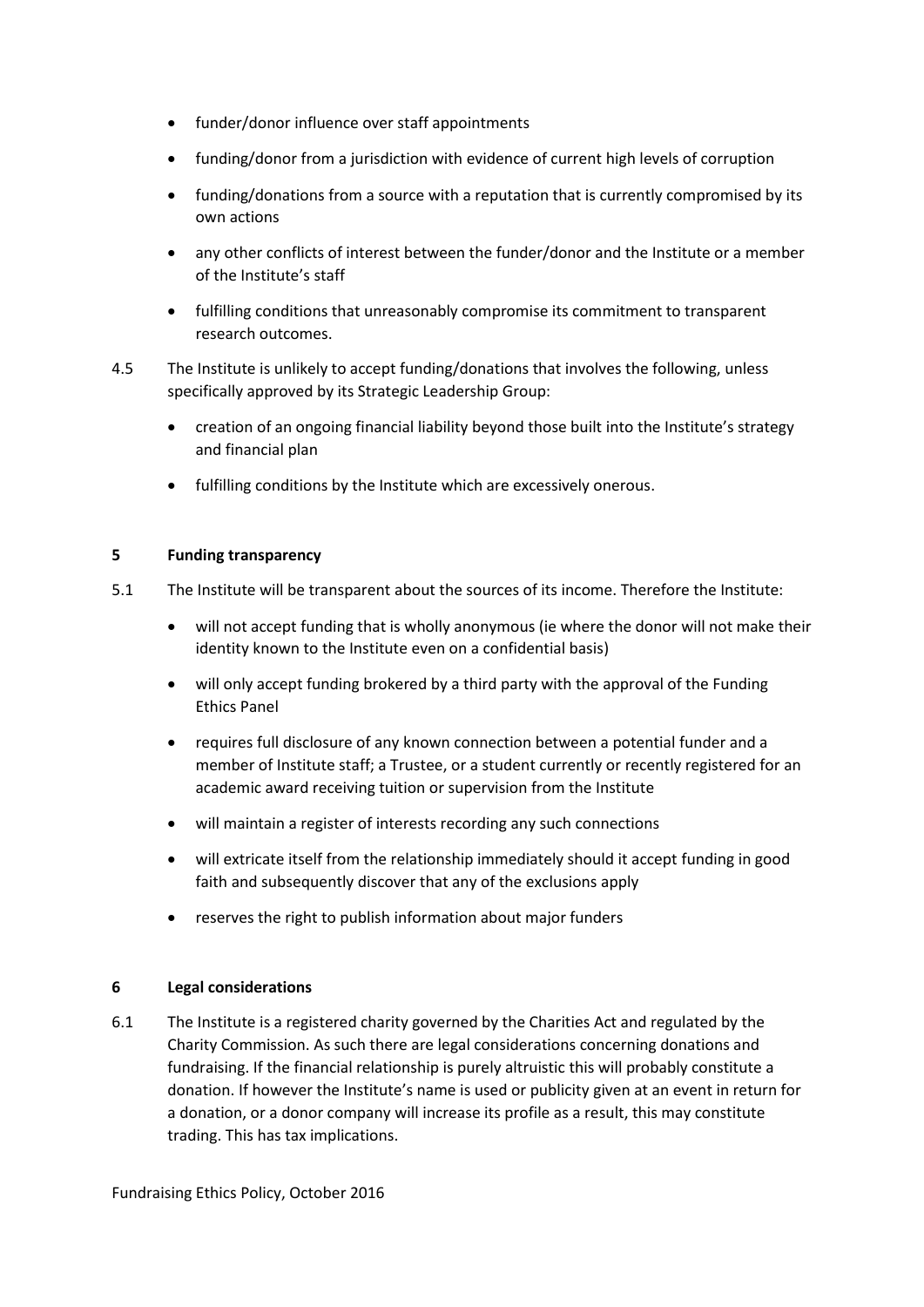#### **7 Ensuring funding integrity**

- 7.1 The Institute will treat funders and potential funders/donors with respect and will provide accurate information about its activities and the purposes for which funds will be used.
- 7.2 All funding and donations (other than student fees and income from trading) is in principle subject to due diligence, led by the Funding Ethics Panel, reporting to the Strategic Leadership Group and the Board of Trustees.
- 7.3 The Institute will maintain, in the Development office and the office of the Company Secretary, a list of organisations from which funding and donations are regarded as unproblematic. These will include current and recent funders of IDS, government sources in the UK, US and EU; and registered charities and charitable foundations in the UK and US as well as some European countries where comparable lists are made public. This list will be accessible to IDS staff as necessary and will be periodically reviewed and updated as necessary.<sup>2</sup> If a new funding prospect appears on any of these official lists then no further due diligence will be needed. However, in the case of a trust or foundation having been formally established by a corporate entity and bearing the name of that corporation or where a foundation is known to have been endowed by the donation of shares in a particular corporation, further due diligence will be required.
- 7.4 In some cases the Institute will require investigation of the potential funder/donor before a decision to accept the funding can be taken. Judgements will be required about potential engagements, potential risks and potential rewards, in particular, the likely impact on the Institute's reputation if the funding/donation is accepted. The level of scrutiny and responsibility for judgement about accepting the funding will depend on the size of the likely funding/donation, its purpose, its source and any conditions sought by the funder/donor. In these circumstances, the impact on the Institute's integrity and reputation may be affected by the nature and proximity of the relationship between the funder/donor and the Institute.
- 7.5 More information about the Institute's approach to due diligence in funding ethics is attached at Appendices A & B.

# **8 Decision making**

**.** 

8.1 In addition to the day-to-day work of those involved in preparing and project-managing research and knowledge proposals and relationships with funders/donors, a number of formal bodies within the Institute have a role to play in decision making about the receipt of funding/donations. These are summarised overleaf:

<sup>&</sup>lt;sup>2</sup> In the UK, charities regulated by the Charity Commission under the Charities Act or defined as tax exempt by HMRC; in the US, tax-exempt non-profit corporations under section 501(C) scrutinised by the IRS.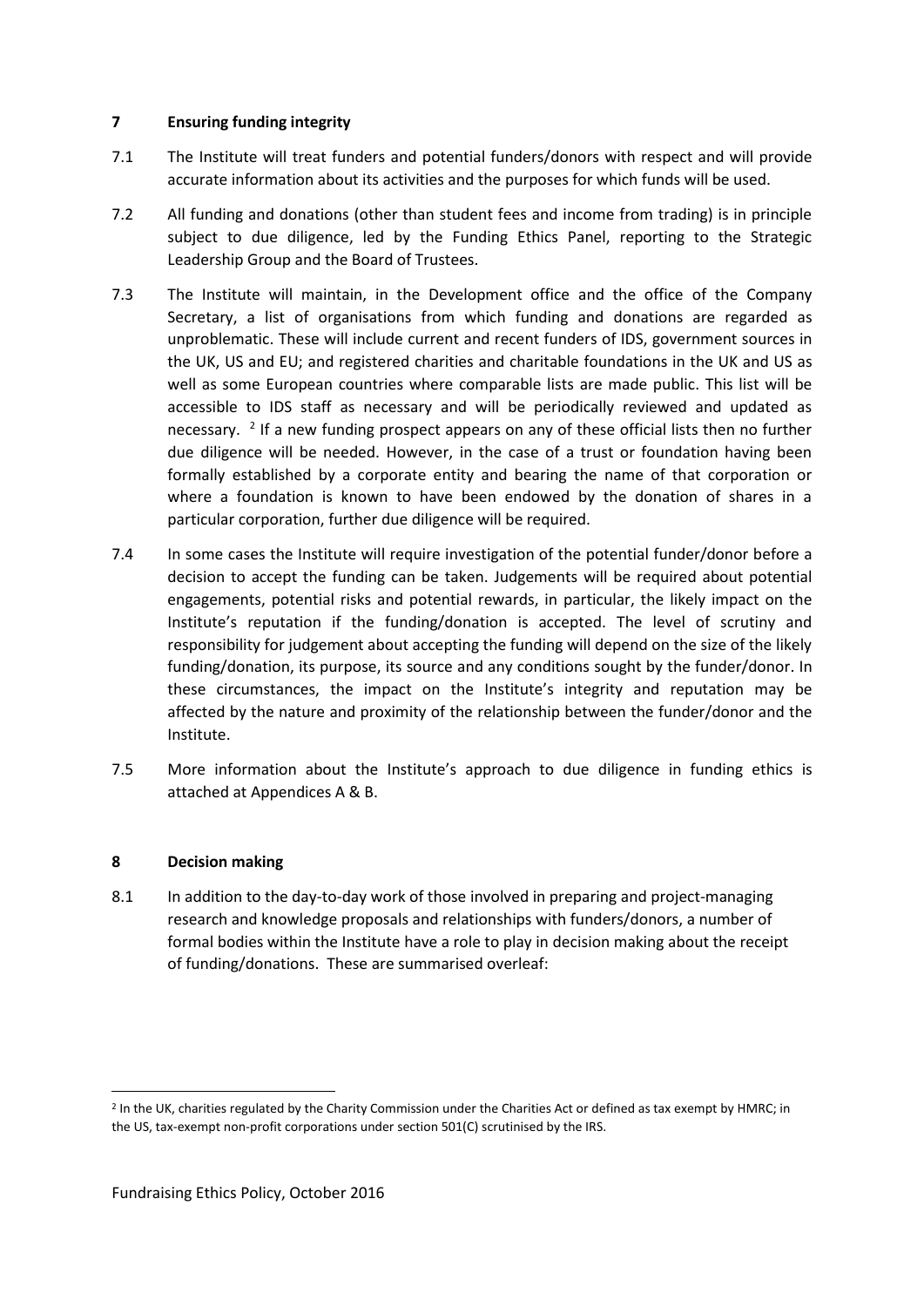| <b>Decision making</b>                  |                                                 |                                                                                                                                                                                                                                                     |  |  |  |
|-----------------------------------------|-------------------------------------------------|-----------------------------------------------------------------------------------------------------------------------------------------------------------------------------------------------------------------------------------------------------|--|--|--|
| body                                    | meets                                           | responsibility                                                                                                                                                                                                                                      |  |  |  |
| <b>Funding</b><br><b>Ethics Panel</b>   | termly or as necessary<br>(including virtually) | work with the Development Office and the Company Secretary to<br>maintain the list of organisations from which funding is<br>unproblematic ('the approved list')                                                                                    |  |  |  |
|                                         |                                                 | for funding/donations of £25,000 and above from a source not<br>on the approved list:                                                                                                                                                               |  |  |  |
|                                         |                                                 | oversee the assessment of potential funders, commissioning<br>$\bullet$<br>due diligence and external advice where necessary                                                                                                                        |  |  |  |
|                                         |                                                 | take decisions where judgements are required about the<br>$\bullet$<br>exclusions in paragraph 4.4                                                                                                                                                  |  |  |  |
|                                         |                                                 | take advice where necessary about the tax implications for<br>$\bullet$<br>the Institute                                                                                                                                                            |  |  |  |
|                                         |                                                 | refer specific proposals to the Strategic Leadership Group<br>where necessary (where there is a clear disagreement within<br>the Panel; where the potential funding/donation is £100,000<br>or more; or where the case is particularly complicated) |  |  |  |
|                                         |                                                 | refer decisions to the Strategic Leadership Group where this<br>is indicated by the policy exclusions in paragraph 4.5                                                                                                                              |  |  |  |
|                                         |                                                 | develop a checklist for considering funding/donations and review<br>this regularly [questions are shown at Appendix A]                                                                                                                              |  |  |  |
|                                         |                                                 | report annually to the Board on the operation of the policy and<br>any changes to be recommended                                                                                                                                                    |  |  |  |
| <b>Strategic</b><br>Leadership<br>Group | monthly                                         | decision on funding proposals where a donation, from a source<br>whether or not on the approved list, involves the policy<br>exclusions in paragraph 4.5                                                                                            |  |  |  |
| <b>Board</b>                            | Biannually (or virtually if                     | overall legal compliance                                                                                                                                                                                                                            |  |  |  |
|                                         | necessary in exceptional<br>circumstances)      | decision on funding £100,00 and above from a source not on the<br>approved list and/or which is particularly complicated and/or<br>where there is clear concern within the SLG.                                                                     |  |  |  |
|                                         |                                                 | consider annual report from the Funding Ethics Panel and advise<br>on any relevant issues                                                                                                                                                           |  |  |  |
|                                         |                                                 | periodically (or when advised by the Funding Ethics Panel) review<br>the policy                                                                                                                                                                     |  |  |  |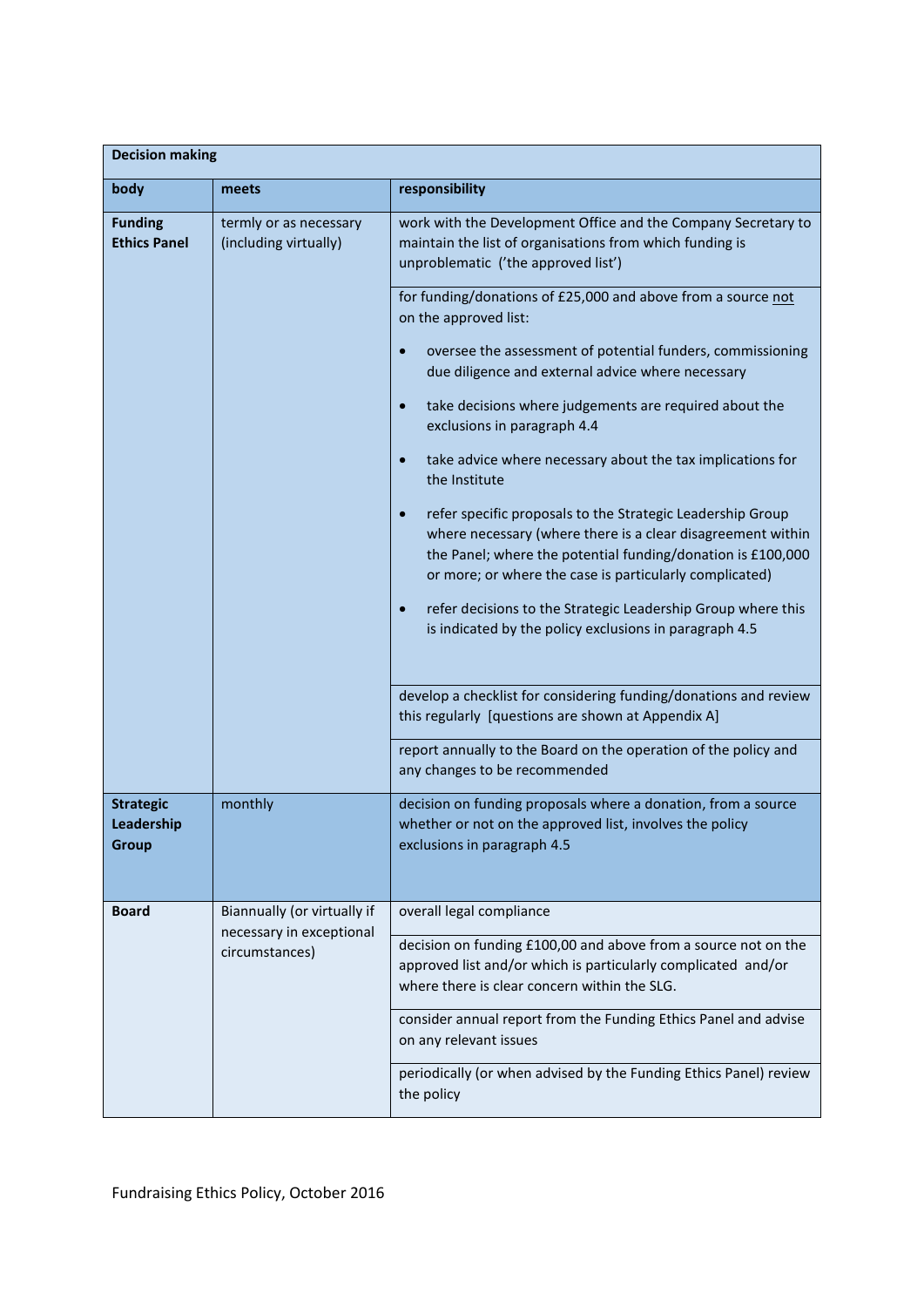8.2 Where a decision is required outside the usual timetables indicated above, either an extraordinary meeting will be called or the decision will be taken virtually, with the approval of the Director (for sums up to £25,000 to 100,000) or the Chair of the Board (for decisions over £100,000).

#### **9 The Funding Ethics Panel**

9.1 The Funding Ethics Panel will comprise five people including two Fellows; two members of professional staff and the Chair (the Director of Communications and Impact) who will be a member of the Strategic Leadership Group. Members will be appointed by the Director for terms up to three years. The Head of Fundraising and Development will attend and advise as necessary.

#### **10 Head of Fundraising and Development**

- 10.1 The Head of Fundraising and Development will
	- create and retain relevant details of all funders and funding including information about contacts between the Institute and the funder/donor, for all funding other than from organisations on the approved list
	- for sums between £1,000 and £25,000, advise the Director or Panel Chair
	- for sums of £25,000 and above from sources not on the approved list
		- o seek advice from the Chair of the Funding Ethics Panel about the necessary due diligence and ethical review
		- o conduct or commission the appropriate due diligence review
		- o apply the Institute's principles and exclusions
		- o report on the outcomes of the due diligence and ethical review to the Panel
	- advise on changes to the approved list
	- attend meetings of the Funding Ethics Panel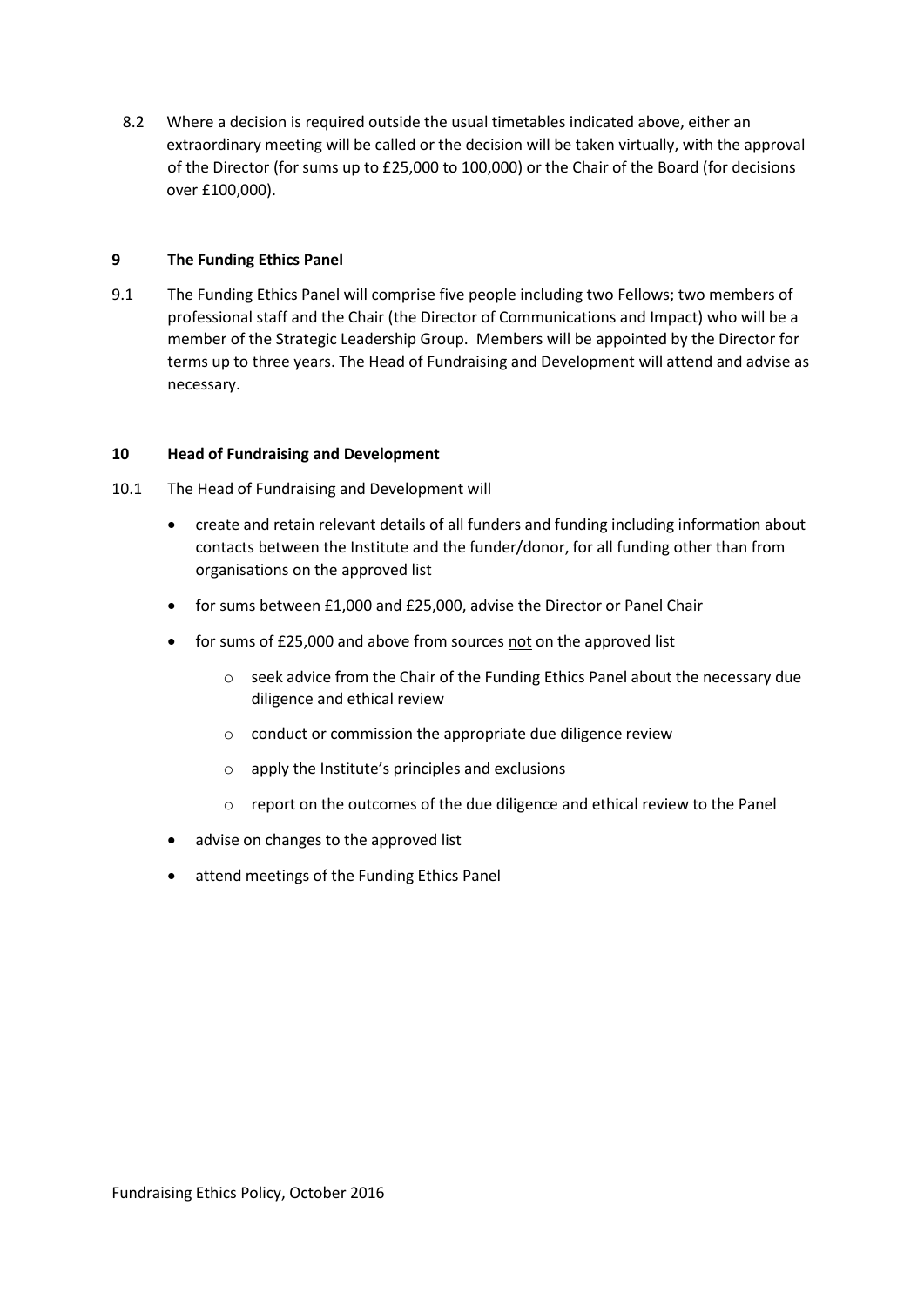# **11 Operational guidance**

11.1 The Institute will adopt a graduated approach to handling potential funding/donations as set out in the table:

| sum                                                                                                                                                                | acceptance decision                                                                                      | input                                                                                                                                 |
|--------------------------------------------------------------------------------------------------------------------------------------------------------------------|----------------------------------------------------------------------------------------------------------|---------------------------------------------------------------------------------------------------------------------------------------|
| Between £1,000 and £25,000                                                                                                                                         | accepted at discretion of<br>Director or Panel Chair                                                     | advice from Head of<br>Fundraising and<br>Development                                                                                 |
| between £25,000 and £100,000                                                                                                                                       | Funding Ethics Panel; SLG if<br>Panel cannot agree and/or<br>the donation is particularly<br>complicated | Full due diligence<br>and ethical review<br>considered (advice<br>from Panel Chair)<br>advice from Panel<br>to SLG where<br>necessary |
| £100,000 and over                                                                                                                                                  | SLG (deferred to Board<br>where particularly complex<br>or the cause of internal<br>conflict)            | full due diligence<br>and ethical review<br>advice from Panel<br>to SLG                                                               |
| creating ongoing financial liability beyond<br>scope of strategy and financial plan and/or<br>excessively onerous funding conditions<br>(paragraph 4.5 exclusions) | <b>SLG</b>                                                                                               | advice from Panel                                                                                                                     |

11.2 The Institute does not intend to scrutinise small-scale donations from individuals, including those made via the web-site and for the Scholarship Fund. 'Small-scale' will be defined as up to £1,000 in any financial year. However, should the source or integrity of any such donations come into question, it reserves the right to refuse future donations and to return the funds. However, larger individual gifts will be subject to consideration by the Ethics panel and SLG and assessed on a case by case basis.

# **12 Stewarding, auditing and accounting for funds**

- 12.1 The Institute will steward funders/donors and donations with care, including proper recognition in public documents and invitations to relevant events as well as recognition of the funder's/donor's reputational rights. All funds will be acknowledged with a statement confirming that they will be applied for the intended purpose unless the funder/donor gives consent that the use of the funds rests solely with the Institute or can be amended with agreement.
- 12.2 All sums will be included in the scope of the Institute's external audit and recorded appropriately in its statutory accounts.

Fundraising Ethics Policy, October 2016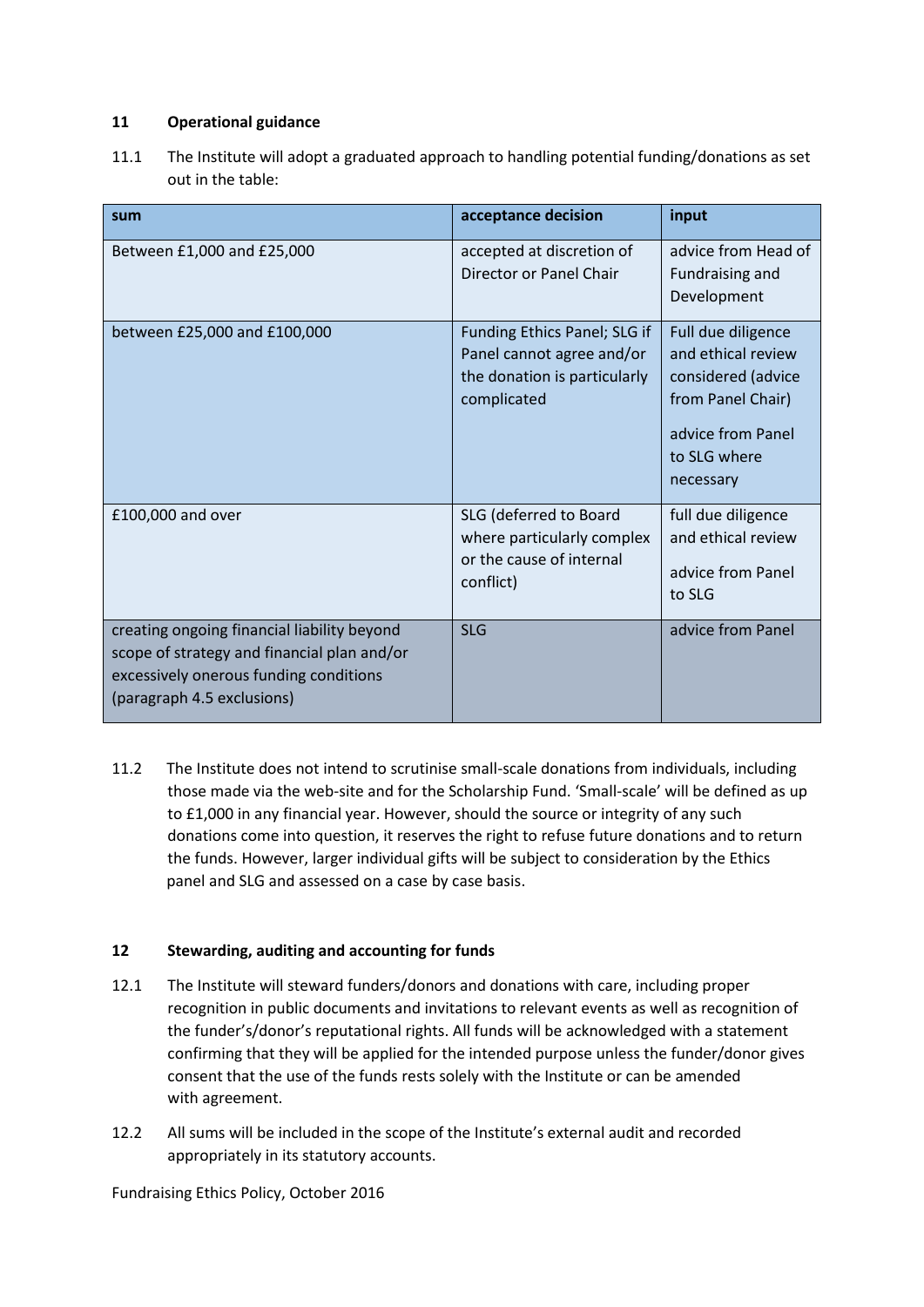- 12.3 Any donations will be correctly administered by the Finance Department including:
	- specific accounting arrangements
	- separate banking arrangements

#### **13 Funder agreements**

- 13.1 Individual donations via the website and/or to the Scholarship Appeal will be deemed to be covered by the terms of the Institute's appeal to which the donation is a response.
- 13.2 Written agreements relating to major philanthropic gifts are likely to be the subject of negotiation. Factors to be specified in the agreement include:
	- the nature of the relationship (e.g. financial donation; event sponsorship; student or staff sponsorship)
	- anticipated use of and outcomes from the funding/donation
	- use of the company brand or the individual's name by the Institute, including in publicly acknowledging the donation
	- use of the Institute's name by the funder/donor
	- duration of the funding relationship
	- ownership of e.g. copyright, intellectual property
	- confidentiality of any data generated as a result of the funding
	- how the relationship will be promoted and publicised, with agreed key messages
	- success criteria and milestones, where relevant
- 13.3 In addition, taxation advice may be necessary to confirm that the funds do not constitute trading income.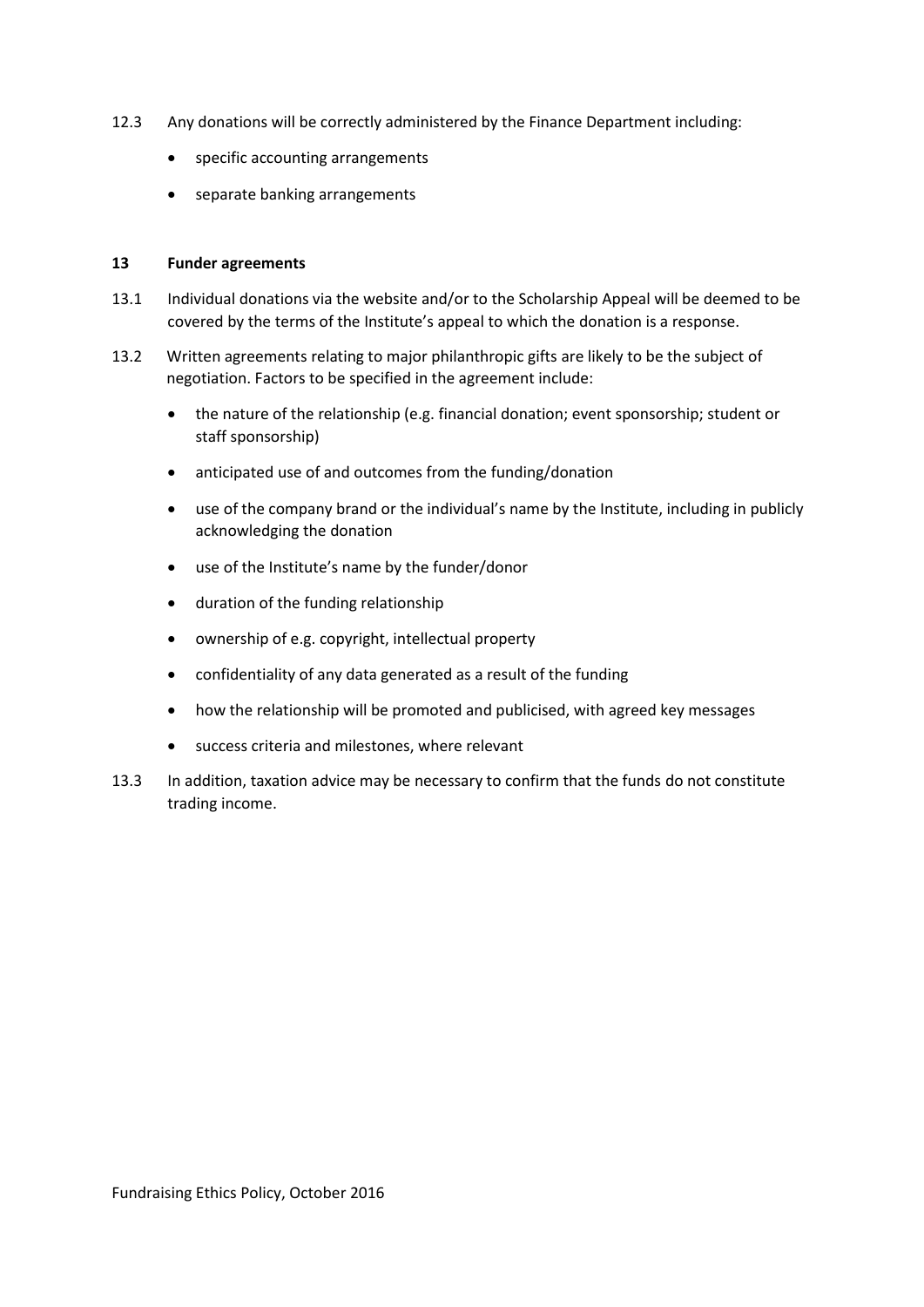# **Appendix A: Due diligence and ethics questionnaire**

| <b>Inquiry</b>                                                                                                                                                                                                                                                                                           | <b>Method</b>                               | <b>Initial</b>                                              | <b>Initial Sources</b>                                          | <b>Output</b>          |
|----------------------------------------------------------------------------------------------------------------------------------------------------------------------------------------------------------------------------------------------------------------------------------------------------------|---------------------------------------------|-------------------------------------------------------------|-----------------------------------------------------------------|------------------------|
|                                                                                                                                                                                                                                                                                                          |                                             | Investigator                                                |                                                                 |                        |
| 1. Who is the donor and can their identity be<br>verified?                                                                                                                                                                                                                                               | <b>Desk</b><br>research                     | <b>Fundraising and</b><br>Development<br><b>Office</b>      | Donor website<br>Web                                            | Report<br>for<br>panel |
| 2. What is the reason for the donation and what<br>is the relationship of the donor to the<br>Institute?                                                                                                                                                                                                 | Consultati<br>on                            | <b>Fundraising and</b><br>Development<br><b>Office</b>      | Donor<br>proposer                                               | Report<br>for<br>panel |
| 3. Is there credible evidence that donor's funds<br>or those of its parent company are derived in<br>whole or part from activity that is unlawful,<br>violates international conventions, academic<br>freedoms or from significant revenue from<br>tobacco, weapons/ defence activity or<br>pornography? | <b>Desk</b><br>research                     | Finance team                                                | Financial<br>accounts,<br>donor<br>website,<br><b>Meltwater</b> | Report<br>for<br>panel |
| 4. What is the balance of positive and negative<br>views of the donor in the media and public<br>opinion?                                                                                                                                                                                                | <b>Desk</b><br>research                     | <b>Comms Unit</b>                                           | Meltwater                                                       | Report<br>for<br>panel |
| 5. Is there recent history of the organisation, its<br>management, governance, value chain or the<br>relevant individual being associated with a<br>major social, political or environmental<br>controversy?                                                                                             | <b>Desk</b><br>research                     | <b>Comms Unit</b>                                           | Meltwater<br>Web                                                | Report<br>for<br>panel |
| 6. Is the donation within any rules that apply to<br>the donor?                                                                                                                                                                                                                                          | <b>Desk</b><br>research<br>Consultati<br>on | <b>Fundraising and</b><br>Development<br>Office             | Donor website<br>Donor                                          | Report<br>for<br>panel |
| 7. Has the donor a public code of conduct or CSR<br>policy; has it signed up to any ethics codes<br>and does it appear to adhere to them?                                                                                                                                                                | <b>Desk</b><br>research<br>Consultati<br>on | <b>Fundraising and</b><br>Dev office +<br><b>Comms Unit</b> | Donor website<br>Donor<br>Meltwater                             | Report<br>for<br>panel |
| 8. Could the donation put IDS in breach of its<br>wider obligations e.g. in relation to charitable<br>status or taxation                                                                                                                                                                                 | Consultati<br>on                            | Finance team                                                | Charity<br>Commission<br>guidelines,<br>financial regs          | Report<br>for<br>panel |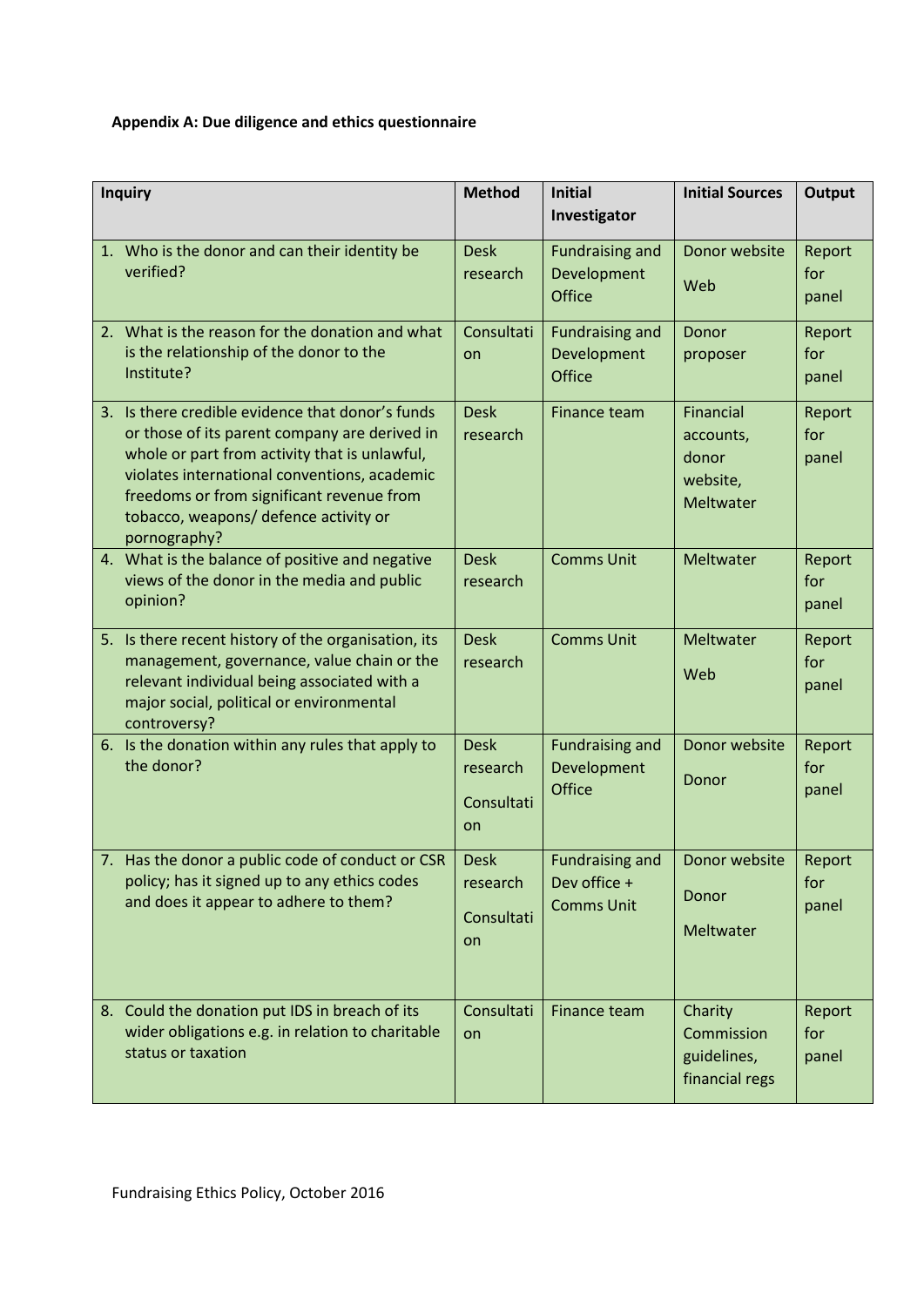| 9. Is the proposed method of payment<br>transparent and are there any suspicions of<br>money-laundering or any form of bribery?                                                                                                    | Consultati<br>on        | <b>Finance team</b>                                      | Donor<br>proposer<br>(internal)              | Report<br>for<br>panel |
|------------------------------------------------------------------------------------------------------------------------------------------------------------------------------------------------------------------------------------|-------------------------|----------------------------------------------------------|----------------------------------------------|------------------------|
| 10. Does the proposed payment come from a<br>jurisdiction with high perceived levels of<br>corruption?                                                                                                                             | <b>Desk</b><br>research | <b>Fundraising and</b><br>Development<br><b>Office</b>   | Transparency<br><b>International</b>         | Report<br>to panel     |
| 11. Does the proposed payment involve a third<br>party, broker or agent?                                                                                                                                                           | Consultati<br>on        | <b>Fundraising and</b><br>Development<br><b>Office</b>   | Donor<br>proposer                            | Report<br>to panel     |
| 12. Is there any connection between the donor<br>and any current student or staff application or<br>student assessment?                                                                                                            | Consultati<br>on        | <b>Fundraising and</b><br>Development<br>Office/Teaching | Donor<br>proposer,<br>HR,<br><b>Teaching</b> | Report<br>to panel     |
| 13. Is there any evidence that accepting the<br>donation will create an unacceptable conflict<br>of interest, or create a real or perceived<br>conflict with the Institute's independence,<br>integrity, brand, mission or values? | Panel<br>discussion     |                                                          | Due diligence<br>report                      | Panel<br>minutes       |
| 14. Are there clear and legitimate reasons why<br>the donor wishes to make the donation?                                                                                                                                           | Panel<br>discussion     |                                                          | Due diligence<br>report                      | Panel<br>minutes       |
| 15. Have any public concerns been raised about<br>the donor or their activities that cannot be<br>addressed with confidence?                                                                                                       | Panel<br>discussion     |                                                          | Due diligence<br>report                      | Panel<br>minutes       |
| 16. What impact might the donation have on the<br>attitudes of: IDS staff, IDS partners and other<br>potential donors?                                                                                                             | Panel<br>discussion     |                                                          | Due diligence<br>report                      | Panel<br>minutes       |